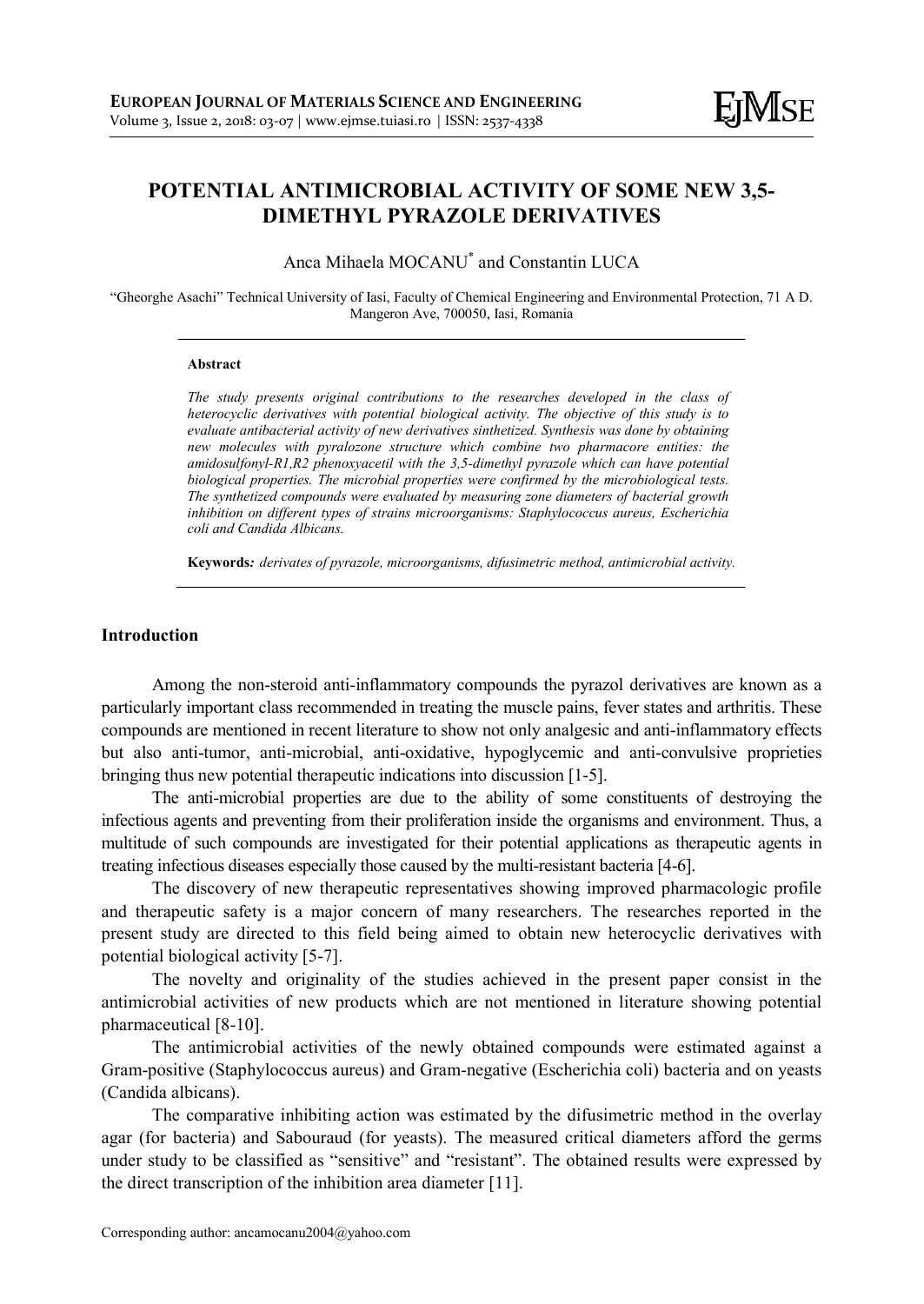#### Experimental

### Testing of antimicrobial activity

The technical conditions referring to the culture medium (composition, pH), inoculum, type of the cylinders, test performing, inoculation require an exact standardization [11]. The nutrient value of the media promote the optimum development of a large variety of germs and apart from this they do not contain inhibitors of bacterial substances.

The comparative inhibiting action was estimated by the diffusimetric method in the agar (for bacteria) and Sabouraud (for yeasts) were taken as culture media and placed in Petri dishes as uniform layers of 4 mm thickness, the pH values of 7.2–7.4 (for bacteria) and 6.5 (for yeasts) being previously measured.

From the young cultures of micro-organisms  $(18 h - bacteria, 72 h - yeasts)$  microbial suspensions of 1/100 for the micro-organisms to be tested, namely Candida albicans, Escherichia coli and Staphylococcus aureus have been prepared. Every plate was inoculated with 3 mL of the obtained suspensions and let to stay for 3-5 minutes for the inoculum absorption. After removing the inoculum the plates were maintained for 30 min. at the room temperature. Then stainless steel cylinders were applied on the medium surface by means of sterile nippers and 200 μL of every tested sample placed into them. The plates were incubated with the cover down, at 37  $\degree$ C for 24 h with bacteria and at 28  $^{\circ}$ C for 72 h with yeasts. The microorganism cultures were used for the impregnation of both samples and standard samples (represented by DMSO) since in every experimental model the three compounds were tested with the samples under study and also in comparison with impregnated standard samples under identical cultivation conditions [12,13].

Only the plates with cultures corresponding in purity and density were read. The reading was made to the naked eye by measuring 2-3 times the diameter of the inhibition area (mm) in different directions by means of a rule.

#### Results and Discussions

Synthesis of derivates was performed in order to obtain new molecules with 3,5-dimethylpyrazoles structures by attaching to nucleus sulfonyl-phenoxyacetic a that of dimethyl-pyrazole ring (fig.1).



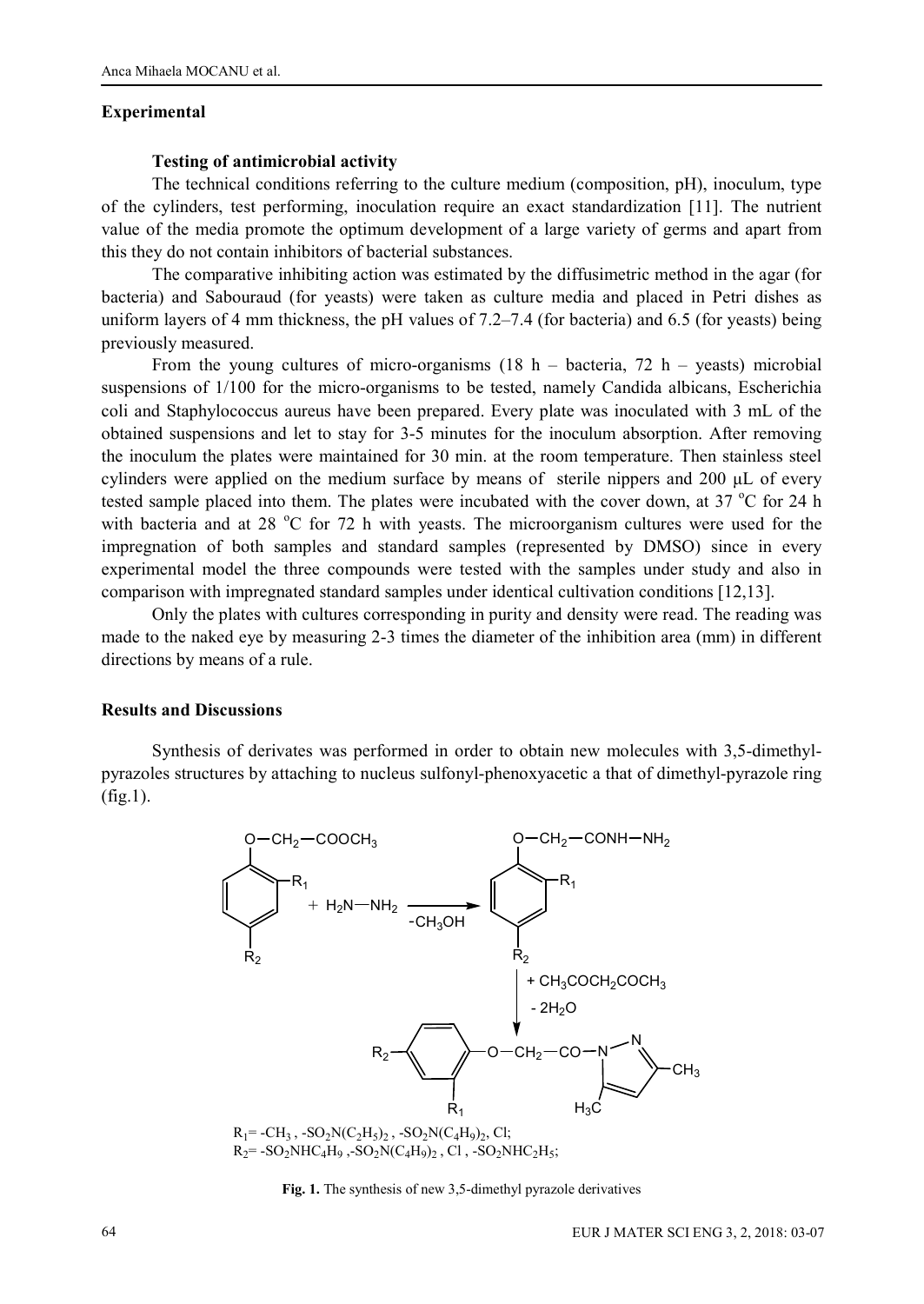The new derivatives were synthesized according to the method described in our previous paper [14].

The newly analyzed compounds and their denominations data are given in Fig. 2.

There are different levels of sensitivity to the tested compounds against of the microorganisms (Table 1).

| Microorganism tested  |  | Standard (DMSO) |
|-----------------------|--|-----------------|
| Staphylococcus aureus |  |                 |
| Escherichia coli      |  |                 |
| Candida albicans      |  |                 |

Table 1. The levels of sensitivity to the tested compounds



1-(2-methyl, 4-buthyl-amidosulfonyl)-phenoxyacetil-3,5-dimethyl pyrazole (1) Chemical formula:  $C_{18}H_{25}N_3O_4S$  Molecular weight: 379 Melting point: 141-143 °C



1- (2-chloro, 4-ethyl-amidosulfonyl)-phenoxyacetil-3,5-dimethyl pyrazole (2) Chemical formula:  $C_{15}H_{18}N_3O_7SC1$  Molecular weight: 371.5 Melting point: 186-188 °C



1-(2-methyl, 4-dibutyl-amidosulfonyl)-phenoxyacetil-3,5-dimethyl pyrazole (3) Chemical formula:  $C_{22}H_{35}N_3O_4S$  Molecular weight: 437 Melting point: 136-138 °C

Fig. 2. Structures of new compounds

The research results prove the antibacterial action of the three compounds tested against microorganisms.

The anti-bacterial activity was made evident for the compounds, with the Staphylococcus aureus species where the inhibition area diameters were of rather close values (6 mm for compound 1 and 8 mm for compound 3) while compound (2) a show pronounced anti-bacterial effect.

In the case of testing the antibacterial action of compounds there was highlighted a greater sensitivity of Gram-negative bacteria (Escherichia coli) compared with Gram-positive bacteria (Staphylococcus aureus), phenomenon given by the presence of substitutes of chlorine and methyl type of compound, which can obviously influence the growth and spreading of this microorganisms.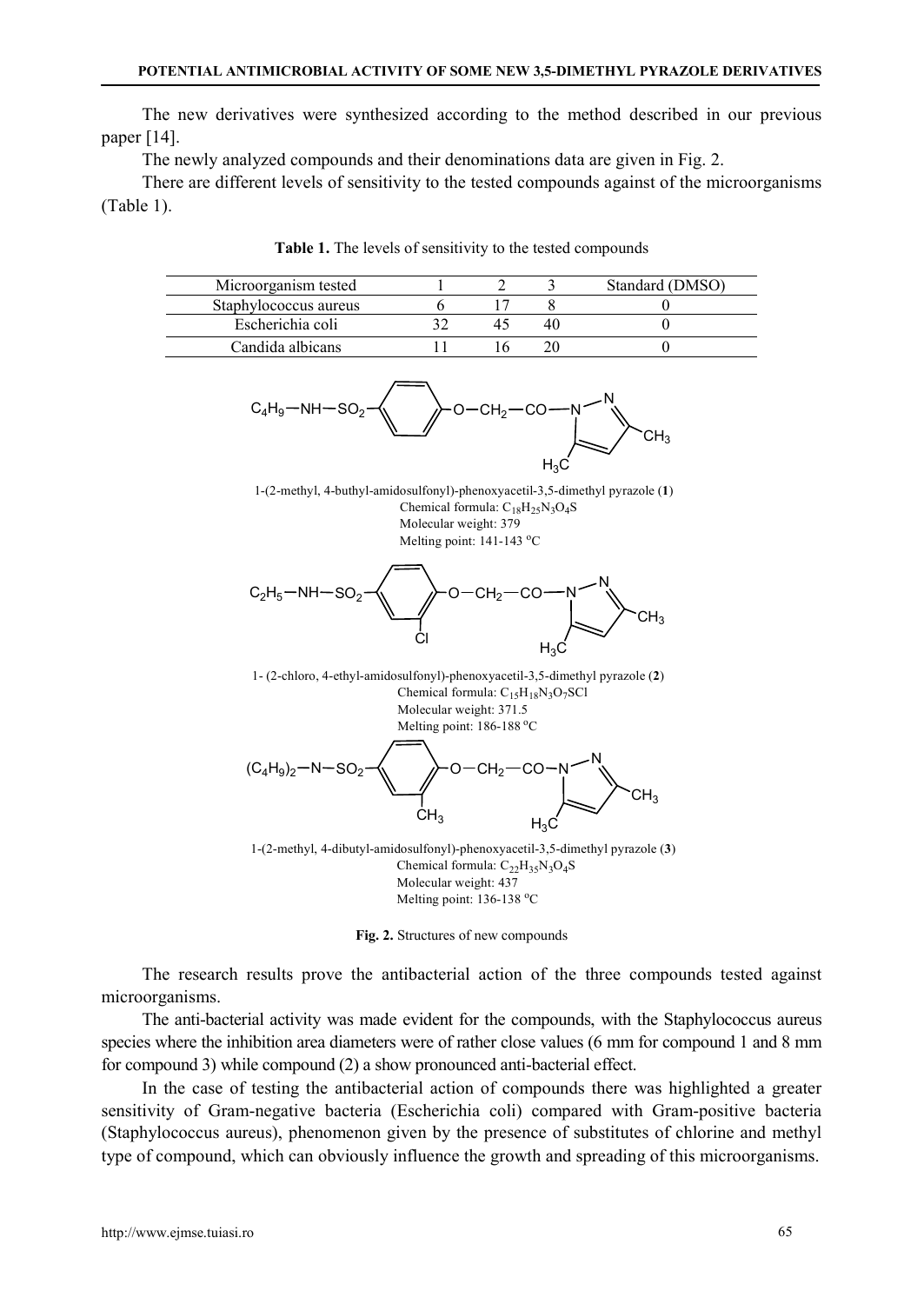Also, compunds (2) and (3) influence, differentially the development of the microorganisms, antibacterial activity being obvious in case of Gram-negative bacteria which presents a higher level of sensitivity to chlorine groups from compound (2) and substitutes of methil from compound (3). As revealed by the data obtained with the Escherichia coli species all the tested compounds showed antibacterial action decreasing in the following order: 2<3<1 (Table 1).

The inhibition diameter zones vary between 32-45 mm in case of Escherichia coli species and 6-17 mm in case testing the Staphylococcus aureus species (Table 1).



Fig. 3. Testing of the antimicrobial action against Staphylococcus aureus Escherichia coli and Candida albicans

With Candida albicans the inhibition area diameters were different, especially for compound (2) -16 mm and (3) - 20 mm, while a slighter inhibition was noticed with compound (1) with an inhibition area diameter of only 11 mm compared to the standard sample.

As made evident by the data of the anti-microbial tests the sensitivity/resistance of the microorganisms is different toward the tested compounds due to both the different chemical structures of the compounds and the different types of the micro-organisms under study differing in their cell ultra-structures and response manner to the chemical compounds: Gramm-positive bacteria (Staphylococcus aureus), Gramm-negative bacteria (Escherichia coli) and yeasts (Candida albicans).

The obtained results are indicative of an increased sensitivity of the Escherichia coli bacterium and as and yeasts (Candida albicans) to the tested compounds.

### Conclusions

The original results reported herein were obtained by testing the newly obtained compounds which revealed potential anti-microbial action.

According to the results of the study the compounds present antimicrobial effects against Gram-positive, Gram-negative bacteria and on yeasts.

The antimicrobial activity was estimated by measuring the growth inhibition area against types of microorganism strains.

The antibacterial activity was detected in the case of the compounds tested, demonstrating that substituents, can influence this activity.

The antimicrobial activity towards some micro-organisms presented by this compounds, provides useful information for potential therapeutic use.

# References

[1] S. M. Alam, J. H. Choi and D. U. Lee, Synthesis of novel Schiff analogues of 4-amino-1,5 dimethyl-2-phenylpyrazol-3-one and their evaluation for antioxidant and anti-inflammatory activity, **Bioorg Med Chem.**, 2012, 20, pp. 4103-4108.